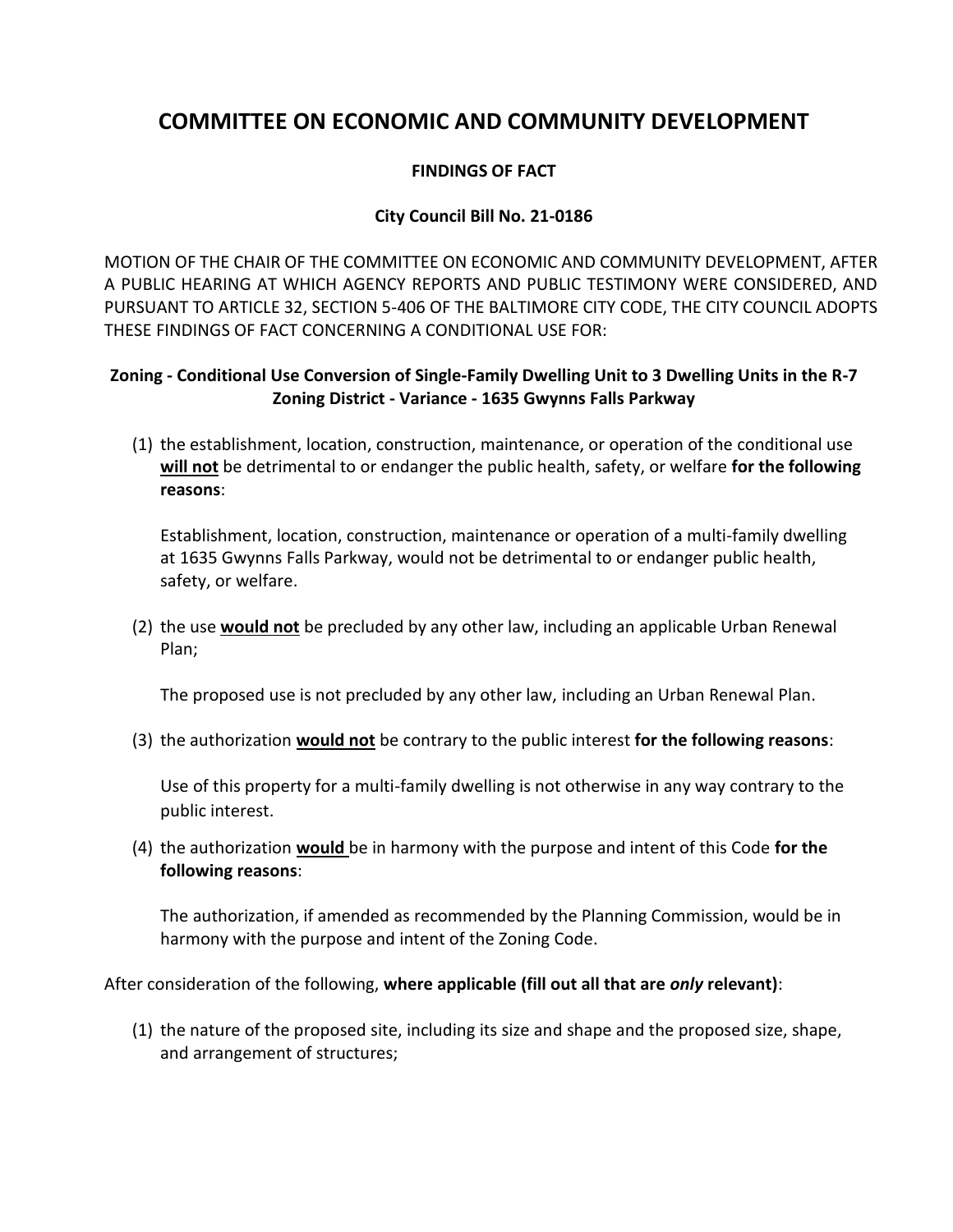The site, including its size and shape, is appropriate for the proposed use.

(2) the resulting traffic patterns and adequacy of proposed off-street parking and loading;

There would be no change to traffic patterns if this use would be authorized.

(3) the nature of the surrounding area and the extent to which the proposed use might impair its present and future development;

The surrounding area is one in which the predominant residential type was originally singlefamily owner-occupancy row-housing, but in which some conversions of single-family to multi-family dwellings occurred during the 20th Century. For this reason, it is unlikely that the proposed multi-family use would impair present or future development.

(4) the proximity of dwellings, churches, schools, public structures, and other places of public gathering;

There is reasonable proximity of other dwellings, churches and other places of worship, schools, public structures, and places of public gathering.

(5) accessibility of the premises for emergency vehicles;

There is adequate accessibility for emergency vehicles accessibility of light and air to the premises and to the property in the vicinity.

(6) the type and location of adequate utilities, access roads, drainage, and other necessary facilities that have been or will be provided;

There are adequate utilities, roads, drainage, and other necessary facilities.

(7) the preservation of cultural and historic landmarks and structures;

The proposed use of a portion of the existing structure would not affect preservation of cultural and historic landmarks and structures.

(8) the character of the neighborhood;

Approval of the proposed use as a multi-family dwelling would not affect the existing character of the neighborhood..

(9) the provisions of the City's Comprehensive Master Plan;

The proposed use is consistent with the City's Comprehensive Master Plan.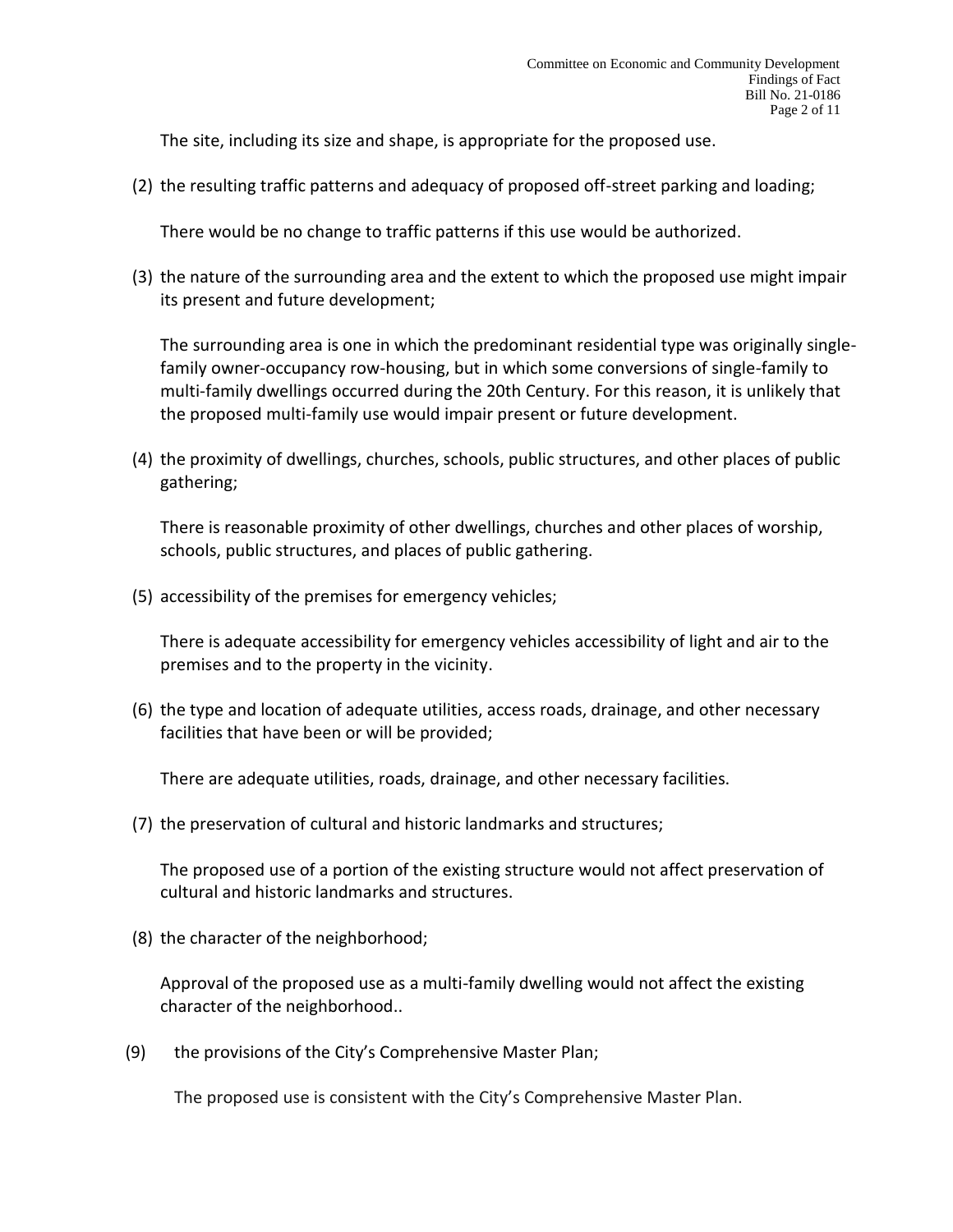(10) the provisions of any applicable Urban Renewal Plan;

The proposed use is not prevented or limited by any Urban Renewal Plan.

(11) all applicable standards and requirements of this Code;

The proposed use meets all applicable standards and requirements of the Zoning Code upon granting of amended variance.

(12) the intent and purpose of this Code; and

Multi-family use would meet all applicable standards and requirements of the Zoning Code upon granting of variances and would be in harmony with the intent and purpose of the Zoning Code.

(13) any other matters considered to be in the interest of the general welfare.

The proposed use is consistent with any other matters that may be considered to be in the interest of the general welfare.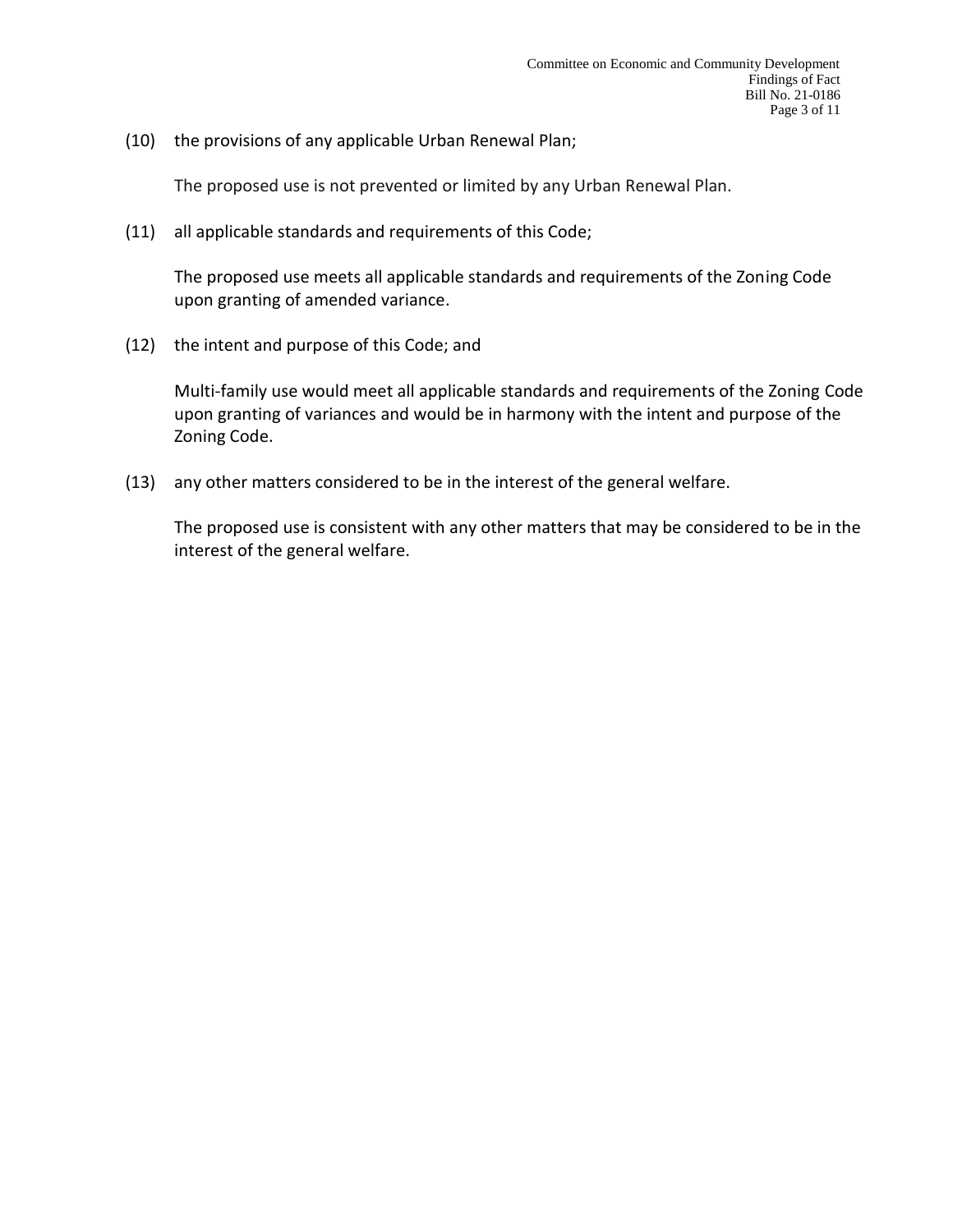# SOURCE OF FINDINGS (Check all that apply):

[X] Planning Commission's report, dated January 14, 2022, which included the Department of Planning Staff Report, dated January 13, 2022.

[X] Testimony presented at the Committee hearing

Oral – Witness:

- Martin French, Planning Department
- Victor Tervala, Law Department
- Liam Davis, Department of Transportation
- Nina Themelis, Mayor's Office of Governmental Relations

# Written:

- Planning Commission, Agency Report Dated January 14, 2022, which included the Department of Planning Staff Report – Dated January 13, 2022,
- Department of Transportation, Agency Report Dated March 28, 2022
- Board of Municipal and Zoning Appeals, Agency Report January 18, 2022
- Law Department, Agency Report Dated March 9, 2022
- Department of Housing and Community Development, Agency Report Dated March 17, 2022
- Baltimore Development Corporation, Agency Report Dated March 24, 2022
- Parking Authority, Agency Report Dated January 6, 2022
- Fire Department, Agency Report December 10, 20221

# **COMMITTEE MEMBERS VOTING IN FAVOR**

Sharon Green Middleton, Chair John Bullock Mark Conway Odette Ramos Antonio Glover Robert Stokes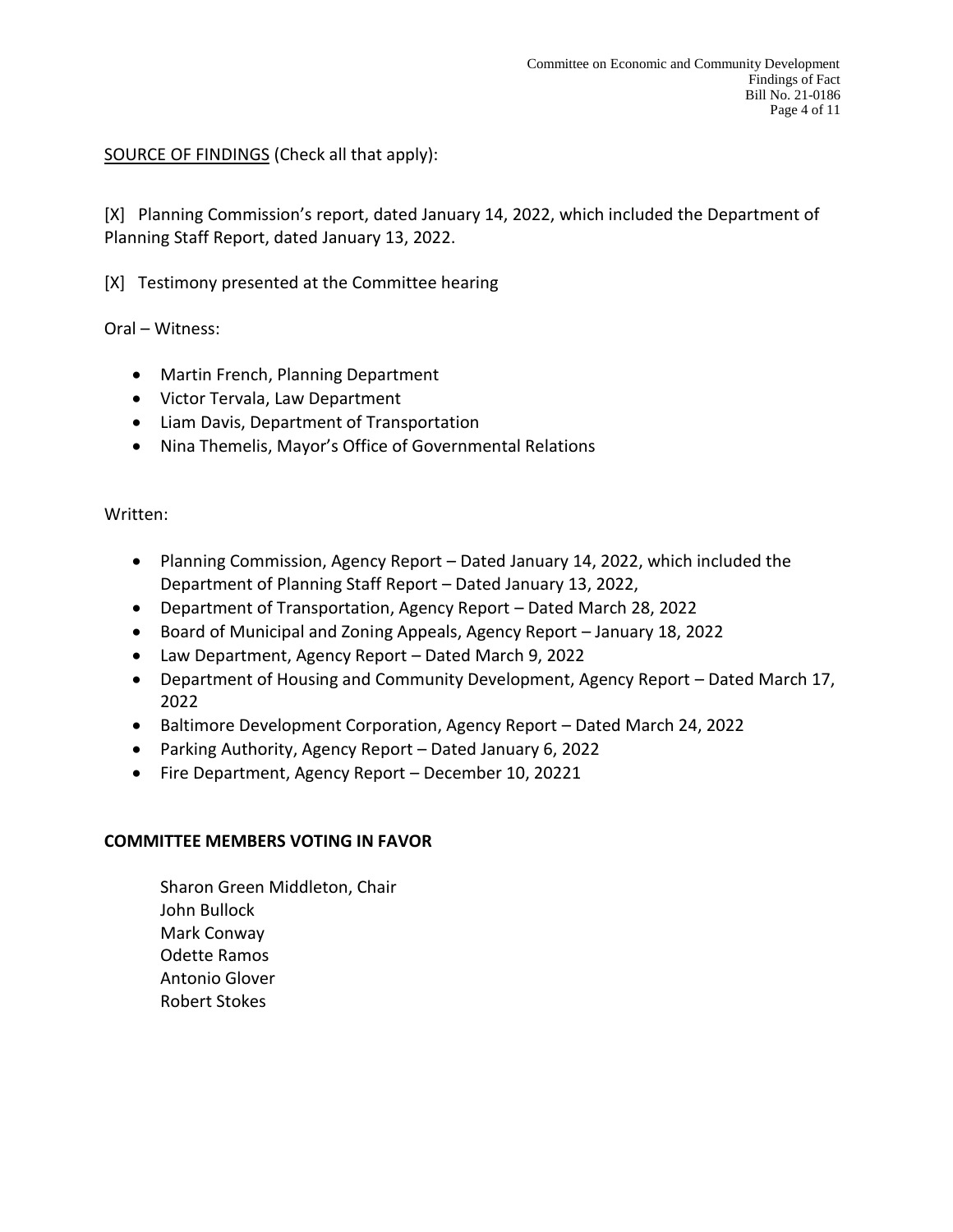# **FINDINGS OF FACT FOR VARIANCE City Council Bill No. 21-0186**

MOTION OF THE CHAIR OF THE COMMITTEE ON ECONOMIC AND COMMUNITY DEVELOPMENT: AFTER A PUBLIC HEARING AT WHICH AGENCY REPORTS AND PUBLIC TESTIMONY WERE CONSIDERED, AND PURSUANT TO THE APPLICABLE SECTIONS OF ARTICLE 32 OF THE BALTIMORE CITY CODE, THE CITY COUNCIL ADOPTS THESE FINDINGS OF FACT CONCERNING ANY VARIANCES OF APPLICABLE STANDARDS FOR THE PROPERTY LOCATED AT:

# **Zoning - Conditional Use Conversion of Single-Family Dwelling Unit to 3 Dwelling Units in the R-7 Zoning District - Variance - 1635 Gwynns Falls Parkway**

# **VARIANCE FROM LOT AREA SIZE AND GROSS FLOOR AREA REQUIREMENTS**

*(Use a separate Variance form for each Variance sought in the bill)*

#### **THRESHOLD QUESTION:**

☒ *In accordance with Section 5-305(c), it has been determined that there is no written decision by the Board of Municipal and Zoning Appeals on an application for this same subject matter.*

#### **HARDSHIP OR PRACTICAL DIFFICULTY:**

*The City Council has considered at least one of the following*: (check all that apply to evidence consideration)

☒ The physical surroundings around the **STRUCTURE / LAND** involved;

*(underline one)*

☒ The shape of the **STRUCTURE / LAND** involved;

(underline one)

☐ The topographical conditions of the **STRUCTURE / LAND** involved.

*(underline one)*

*and finds either that*:

(1) An unnecessary hardship **WOULD** / **WOULD NOT** exist if the strict letter of the *(underline one)*

applicable requirement from which the variance is sought were applied because:

*or that*: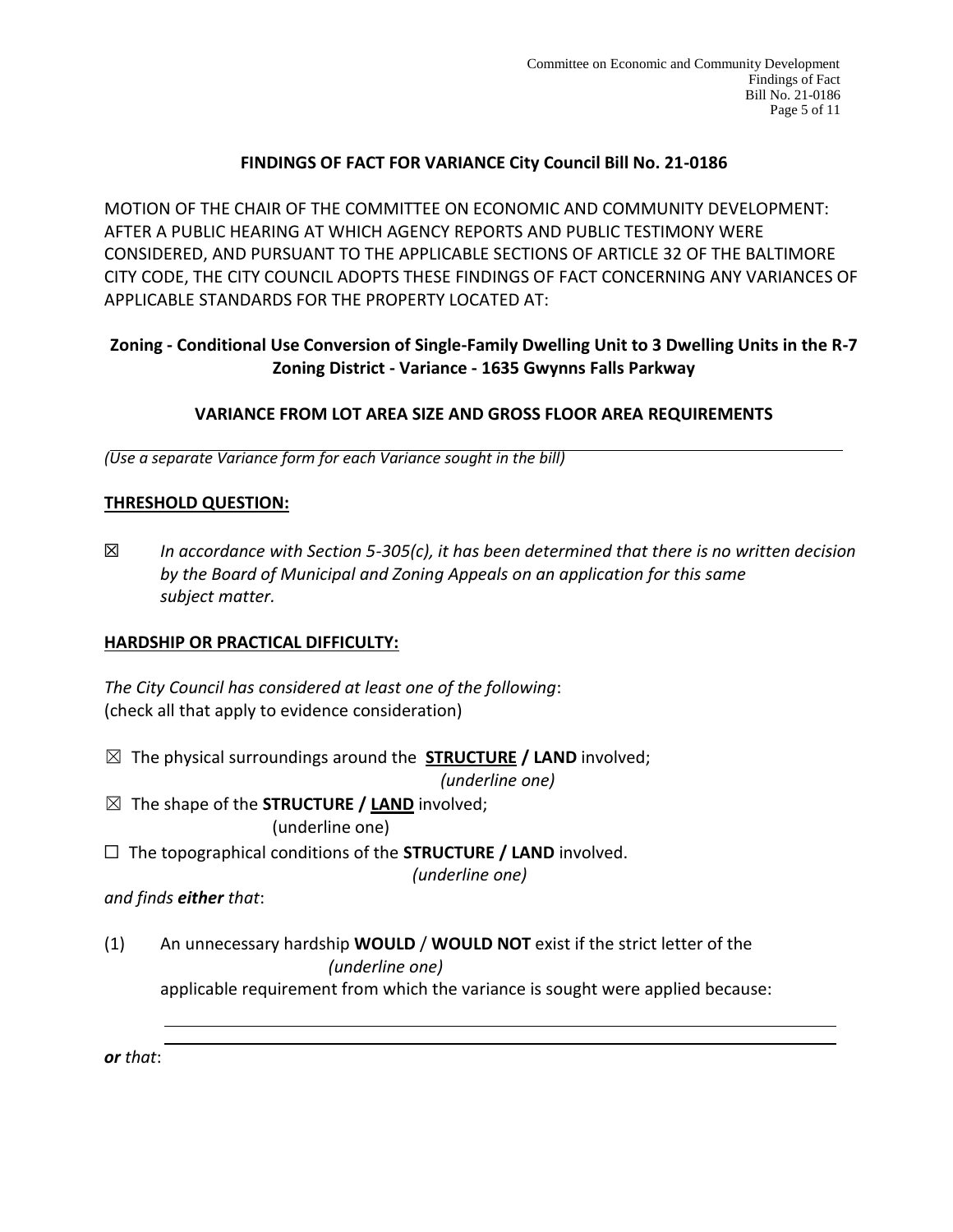# (2) Practical difficulty **WOULD** / **WOULD NOT** exist if the strict letter of the *(underline one)*

applicable requirement from which the variance is sought were applied because:

The Zoning Code requires, for a property in the R-7 zoning district, 1,100 square feet of lot area per dwelling unit (Table 9-401). A lot area of 2,750 square feet is thus required for three dwelling units. As this lot has approximately 1,800 square feet, a 950 square feet lot area size variance has been included in Section 2 of the bill.

The floor plans filed by the owner propose creation of a two-bedroom dwelling unit on the second-floor front and third floor levels of the existing structure, a one-bedroom unit on the first floor, and a one-bedroom dwelling unit in the central and rear portions of the second floor of the structure. A two-bedroom dwelling unit requires 1,000 square feet of gross floor area; a one-bedroom dwelling unit requires 750 square feet of gross floor area (BCZC §9-703). While the upper two floor levels as proposed to be combined (second-floor front and third floor) can provide at least 1,500 square feet of gross floor area to satisfy the conversion requirement for the two-bedroom unit, and the first-floor level can provide at least 750 square feet of gross floor area for one of the one-bedroom units, the central and rear portion of the second-floor level cannot provide the 750 square feet needed for a second one-bedroom unit. (It would contain approximately 690 square feet of gross floor area.) A floor area variance is therefore needed in this bill.

The existing building covers over 60% of the property, yet also contains approximately 2,500 square feet of gross floor area, which creates an unusual ratio of floor area to lot area. The interior space of the building is larger than what would ordinarily be needed for a singlefamily dwelling, and so the lot area variance requested is reasonable. Likewise, although the width of the property only allows creation of one parking space meeting Zoning Code standards, while the Zoning Code requires a space for each of the two newly-created dwelling units (Table 16-406), the owner is not able to provide an off-street parking space without demolishing a part of the deck attached to the rear of the building, and so a complete parking variance is more reasonable than strict compliance with the requirement.

In conclusion, the conditions on which this application is based are unique to the property for which the variances are sought and not generally applicable to other property within the same zoning classification, as this is a three-story early  $20<sup>th</sup>$  Century structure that is large in relation to the lot that it is on. Similarly, Planning staff conclude that unnecessary hardship or practical difficulty is not being created by the intentional action of a person with a present interest in the property; and that the purpose of the variances is not based exclusively on a desire to increase the value or income potential of the property, given its large floor area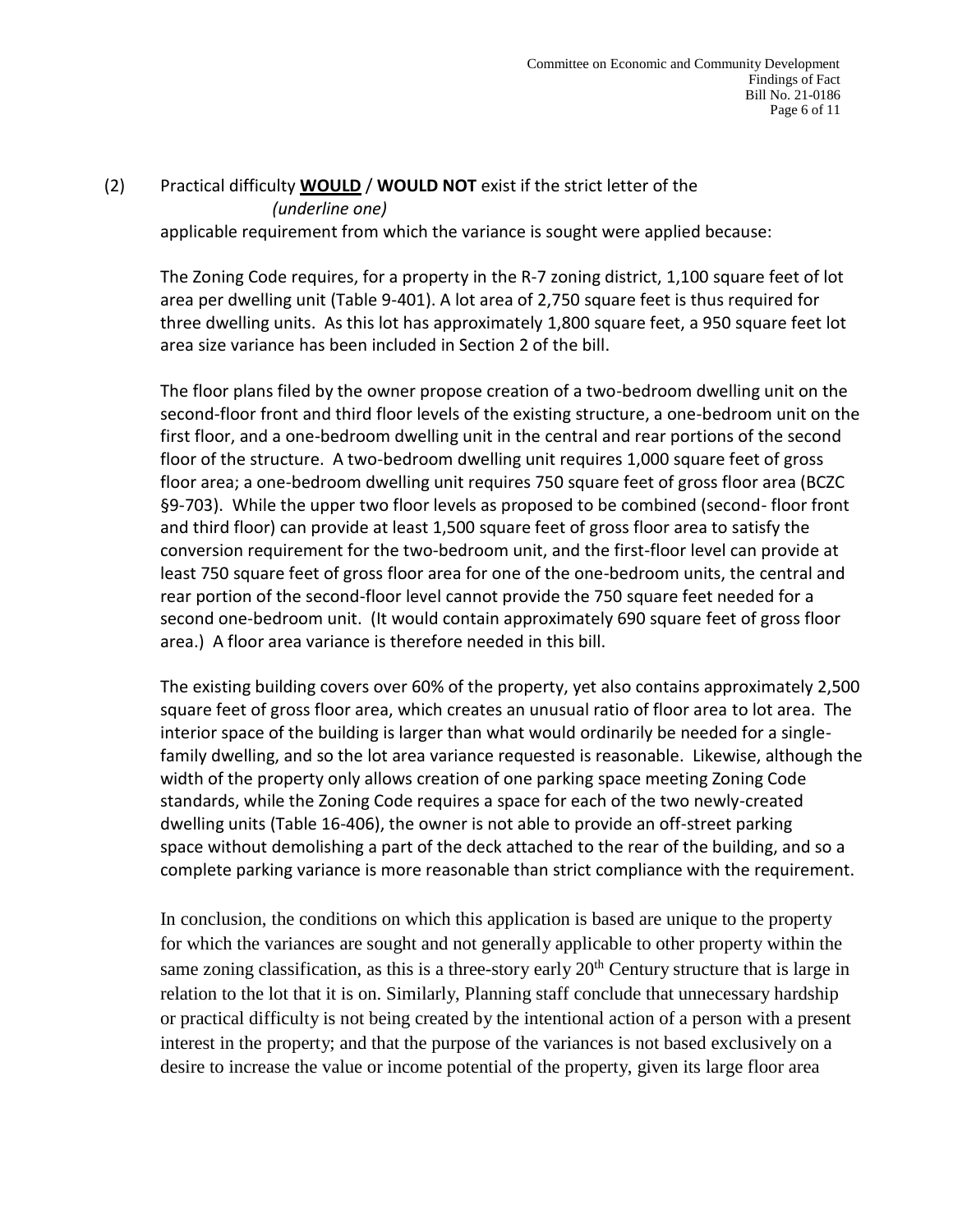that partially meets the floor area per unit type conversion standards in the Zoning Code, and that its existing structure is large in relation to the lot on which it is situated. The Planning Commission found that the variances would not be injurious to the use and enjoyment of other property in the immediate vicinity; nor substantially diminish and impair property values in the neighborhood; nor adversely affect the City's Comprehensive Master Plan or any Urban Renewal Plan; nor be detrimental to or endanger the public health, safety, or welfare, or be in any way contrary to the public interest.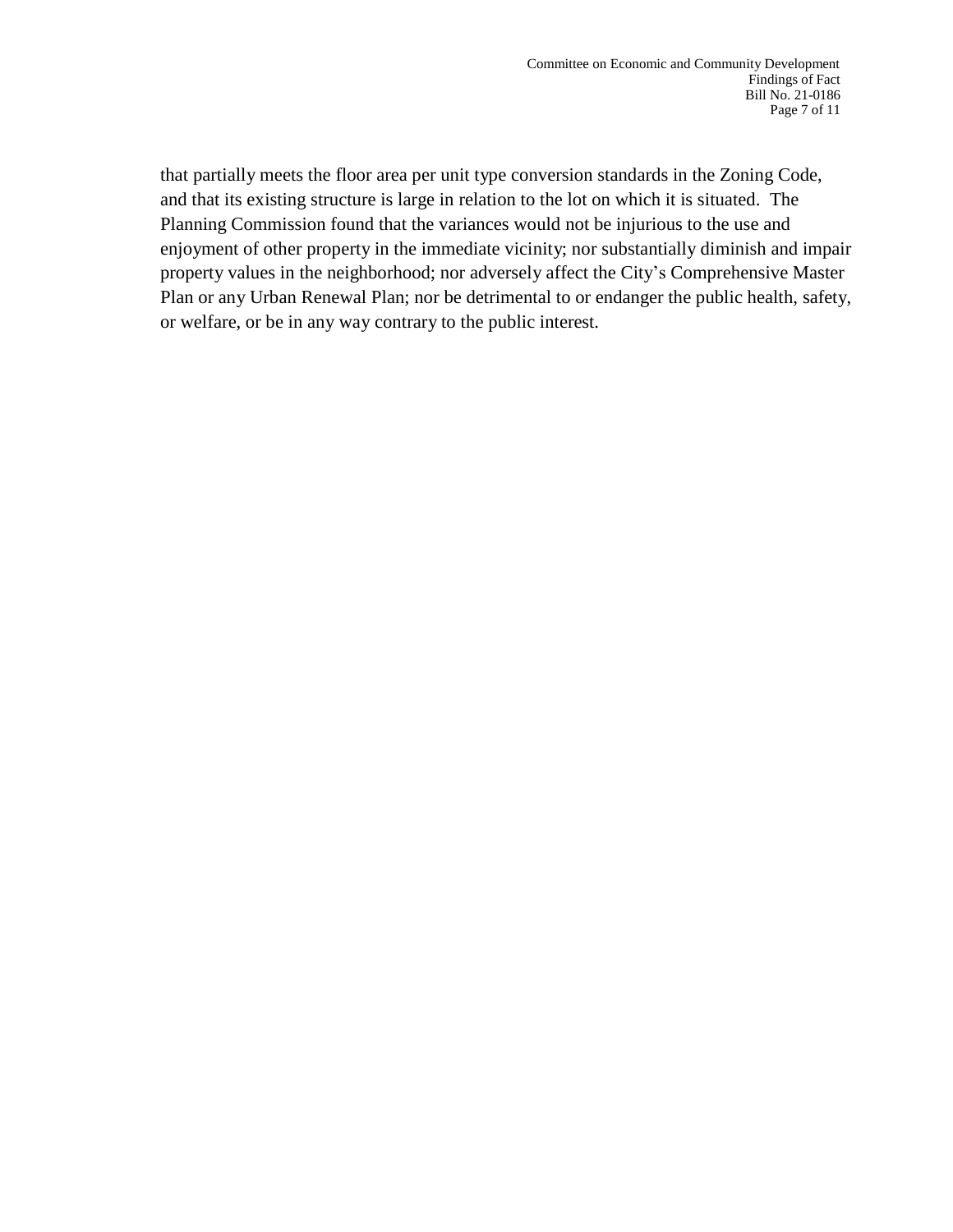#### SOURCE OF FINDINGS (Check all that apply):

- [X] Planning Commission's report, dated January 14, 2022, which included the Department of Planning Staff Report, dated January 13, 2022.
- [X] Testimony presented at the Committee hearing

Oral – Witness:

- Martin French, Planning Department
- Victor Tervala, Law Department
- Liam Davis, Department of Transportation
- Nina Themelis, Mayor's Office of Governmental Relations

Written:

- Board of Municipal and Zoning Appeals, Agency Report Dated January 18, 2022
- Law Department, Agency Report Dated August March 9, 2022
- Department of Housing and Community Development, Agency Report Dated March 17, 2022
- Baltimore Development Corporation, Agency Report Dated March 24, 2022
- Fire Department, Agency Report Dated December 10, 2021
- Parking Authority, Agency Report Dated January 6, 2022
- Department of Transportation Dated March 28, 2022

# **COMMITTEE MEMBERS VOTING IN FAVOR**

Sharon Green Middleton, Chair John Bullock Mark Conway Antonio Glover Odette Ramos Robert Stokes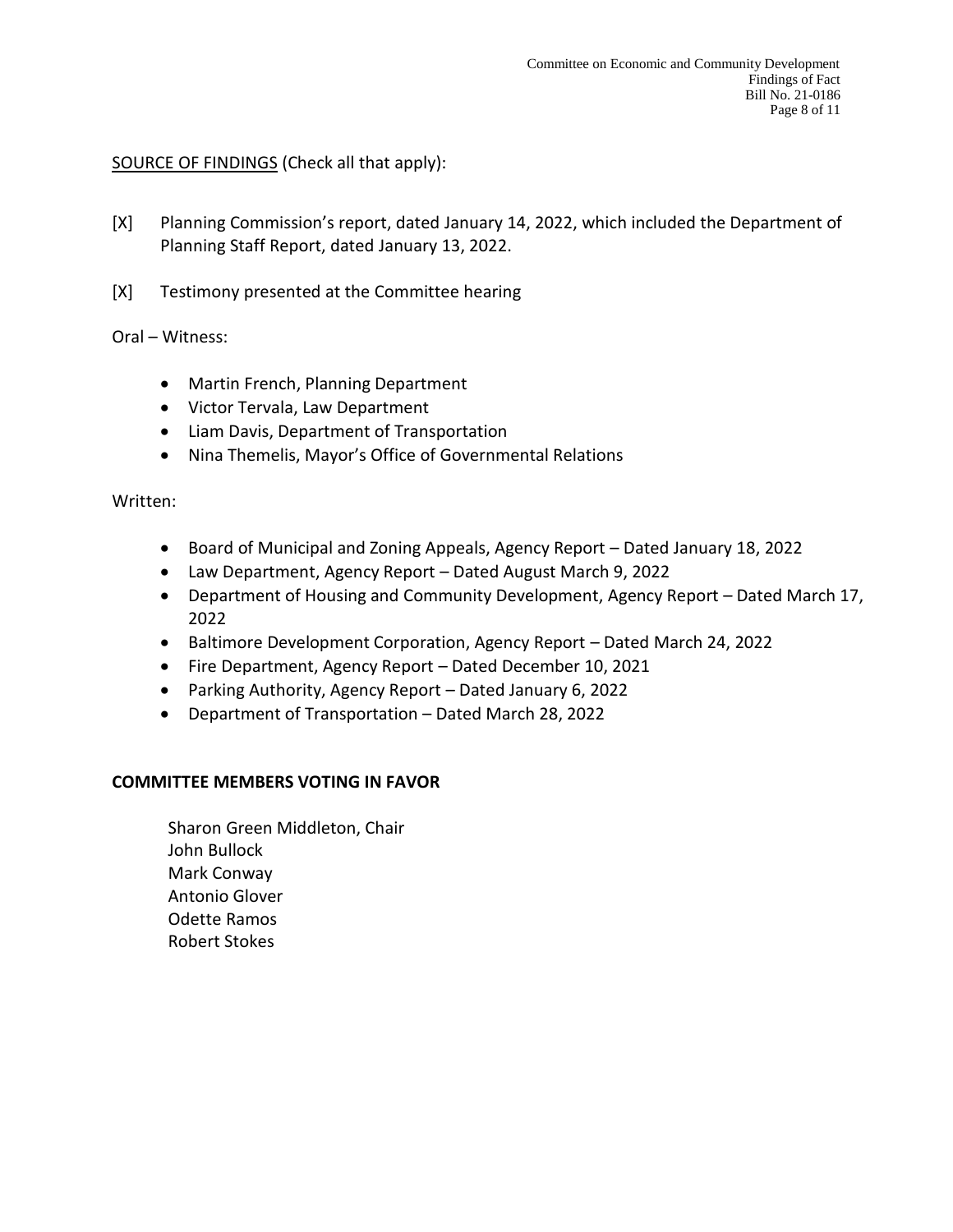#### **FINDINGS OF FACT FOR VARIANCE**

# **City Council Bill No. 21-0186**

MOTION OF THE CHAIR OF THE COMMITTEE ON ECONOMIC AND COMMUNITY DEVELOPMENT: AFTER A PUBLIC HEARING AT WHICH AGENCY REPORTS AND PUBLIC TESTIMONY WERE CONSIDERED, AND PURSUANT TO THE APPLICABLE SECTIONS OF ARTICLE 32 OF THE BALTIMORE CITY CODE, THE CITY COUNCIL ADOPTS THESE FINDINGS OF FACT CONCERNING ANY VARIANCES OF APPLICABLE STANDARDS FOR THE PROPERTY LOCATED AT:

#### **Zoning - Conditional Use Conversion of Single-Family Dwelling Unit to 3 Dwelling Units in the R-7 Zoning District - Variance - 1635 Gwynns Falls Parkway**

#### **VARIANCE FROM OFF-STREET PARKING REQUIREMENTS**

*(Use a separate Variance form for each Variance sought in the bill)*

#### **THRESHOLD QUESTION:**

☒ *In accordance with Section 5-305(c), it has been determined that there is no written decision by the Board of Municipal and Zoning Appeals on an application for this same subject matter.*

#### **HARDSHIP OR PRACTICAL DIFFICULTY:**

*The City Council has considered at least one of the following*: (check all that apply to evidence consideration)

☒ The physical surroundings around the **STRUCTURE / LAND** involved;

*(underline one)*

- ☒ The shape of the **STRUCTURE / LAND** involved; (underline one)
- ☐ The topographical conditions of the **STRUCTURE / LAND** involved.

*(underline one)*

*and finds either that*:

(3) An unnecessary hardship **WOULD** / **WOULD NOT** exist if the strict letter of the *(underline one)*

applicable requirement from which the variance is sought were applied because: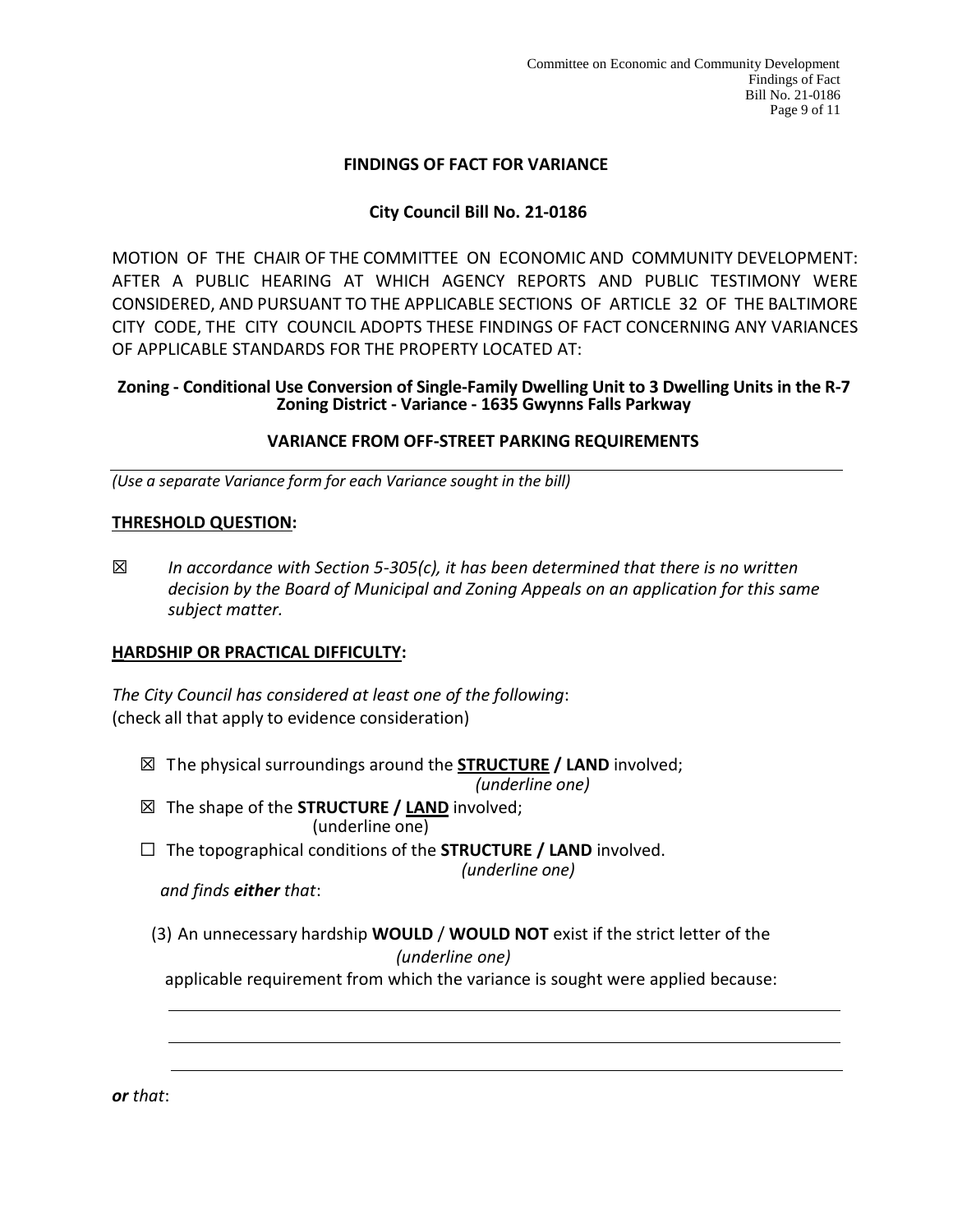#### (4) Practical difficulty **WOULD** / **WOULD NOT** exist if the strict letter of the *(underline one)* applicable requirement from which the variance is sought were applied because:

Two off-street parking spaces are required to serve two newly created dwelling units. Since the property cannot provide two parking spaces meeting Zoning Code standards, as the lot is only 15' wide, a parking variance is needed in order to meet this requirement.

The existing building covers over 60% of the property, yet also contains approximately 2,500 square feet of gross floor area, which creates an unusual ratio of floor area to lot area. The interior space of the building is larger than what would ordinarily be needed for a single-family dwelling, and so the lot area variance requested is reasonable. Likewise, although the width of the property only allows creation of one parking space meeting Zoning Code standards, while the Zoning Code requires a space for each of the two newly-created dwelling units (Table 16-406), the owner is not able to provide an off-street parking space without demolishing a part of the deck attached to the rear of the building, and so a complete parking variance is more reasonable than strict compliance with the requirement.

In conclusion, the conditions on which this application is based are unique to the property for which the variances are sought and not generally applicable to other property within the same zoning classification, as this is a three-story 19th Century structure largely covering a lot that is large in relation to the lot it is on. Similarly, it is concluded that unnecessary hardship or practical difficulty is not being created by the intentional action of a person with a present interest in the property; and that the purpose of the variances is not based exclusively on a desire to increase the value or income potential of the property, given its large floor area that partially meets the floor area per unit type conversion standards in the Zoning Code, and that its existing structure is large in relation to the lot on which it is situated. The amended variances would not be injurious to the use and enjoyment of other property in the immediate vicinity; nor substantially diminish and impair property values in the neighborhood; nor adversely affect the City's Comprehensive Master Plan or any Urban Renewal Plan; nor be detrimental to or endanger the public health, safety, or welfare, or be in any way contrary to the public interest.